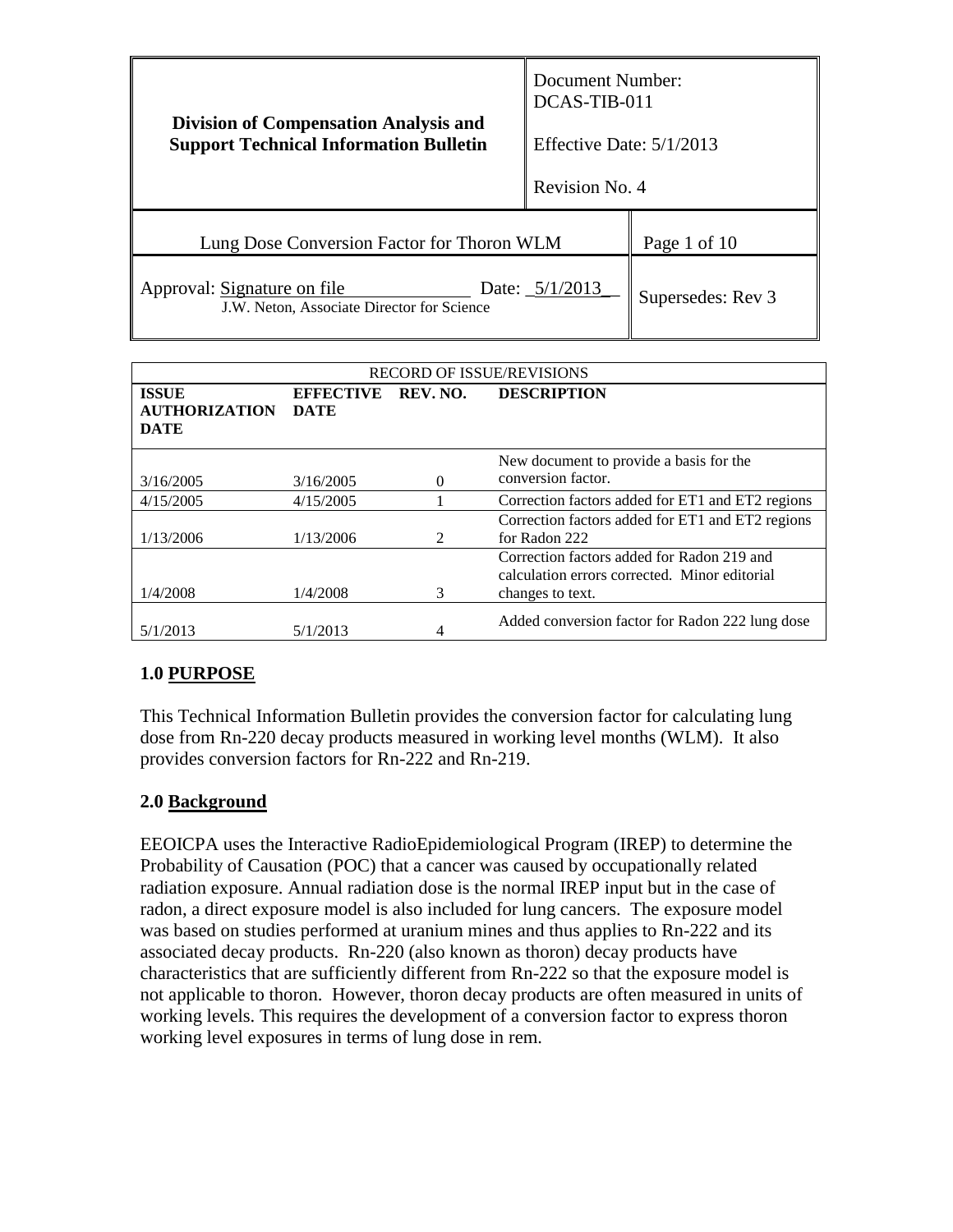| <b>Division of Compensation Analysis and</b>  |
|-----------------------------------------------|
| <b>Support Technical Information Bulletin</b> |

Document Number: DCAS-TIB-011

Effective Date:  $5/1/2013$  Revision No. 4 Page 2 of 10

# **3.0 Working Level Definition**

The majority of dose received from radon is actually derived from energy emitted by the decay products rather than the gas itself. Because of this, the dose per unit radon gas activity is greatly dependent on the state of equilibrium of the decay products. To better describe the hazard associated with radon, worker exposure has historically been expressed in terms of the decay product activity. The unit developed for this is the Working Level. A Working Level is described as the amount of short lived radon decay products in one liter of air that will ultimately decay with 1.3E5 MeV of alpha energy.

When the decay chain reaches 100% equilibrium, one Working Level is equivalent to approximately 100 pCi/L of Rn-222 or 7.5 pCi/L of Rn-220. While this is a significant difference in the gas concentrations, by definition of the working level, the decay products will ultimately emit the same amount of alpha energy. This, however, does not lead to the same lung dose. This is caused largely by the difference in the half-lives of the decay products. Since Rn-220 products have longer half lives, the body has longer to transport the activity from one compartment to another and thus deliver dose to different areas of the lung.

Since the working level is an air concentration, it is analogous to an exposure rate. To describe exposure, the unit working level month (WLM) is normally used. A WLM is described as the exposure equivalent to breathing one WL for 170 hours (one working month).

#### **4.0 Calculation Method**

The ICRP 66<sup> $\degree$ </sup> lung model was used to determine the proper conversion factor of dose per WLM Rn-220. The model consists of 14 compartments. Material deposited in the lung is moved among these compartments as well as removed to the blood stream, the GI tract, and via extrinsic means. No absorption occurs in one compartment, (ET1).

Default absorption rates are described as a combination of two rates, a rapid rate and a slow rate as well as the fraction of material that is absorbed rapidly. This requires the model to use 2 compartments for each of the 13 lung compartment from which absorption occurs. Therefore, the mathematical model consists of 13 rapid absorbing compartments, 13 slowly absorbing compartments, and one other compartment for a total of 27 compartments.

To further complicate the model, Rn-220 decays to 5 important decay products and the model must be solved for each. This then requires a total of 135 mathematical compartments in order to solve the model.

Each compartment can be solved analytically using simple first order differential equations. The solution to these equations becomes tedious when the compartment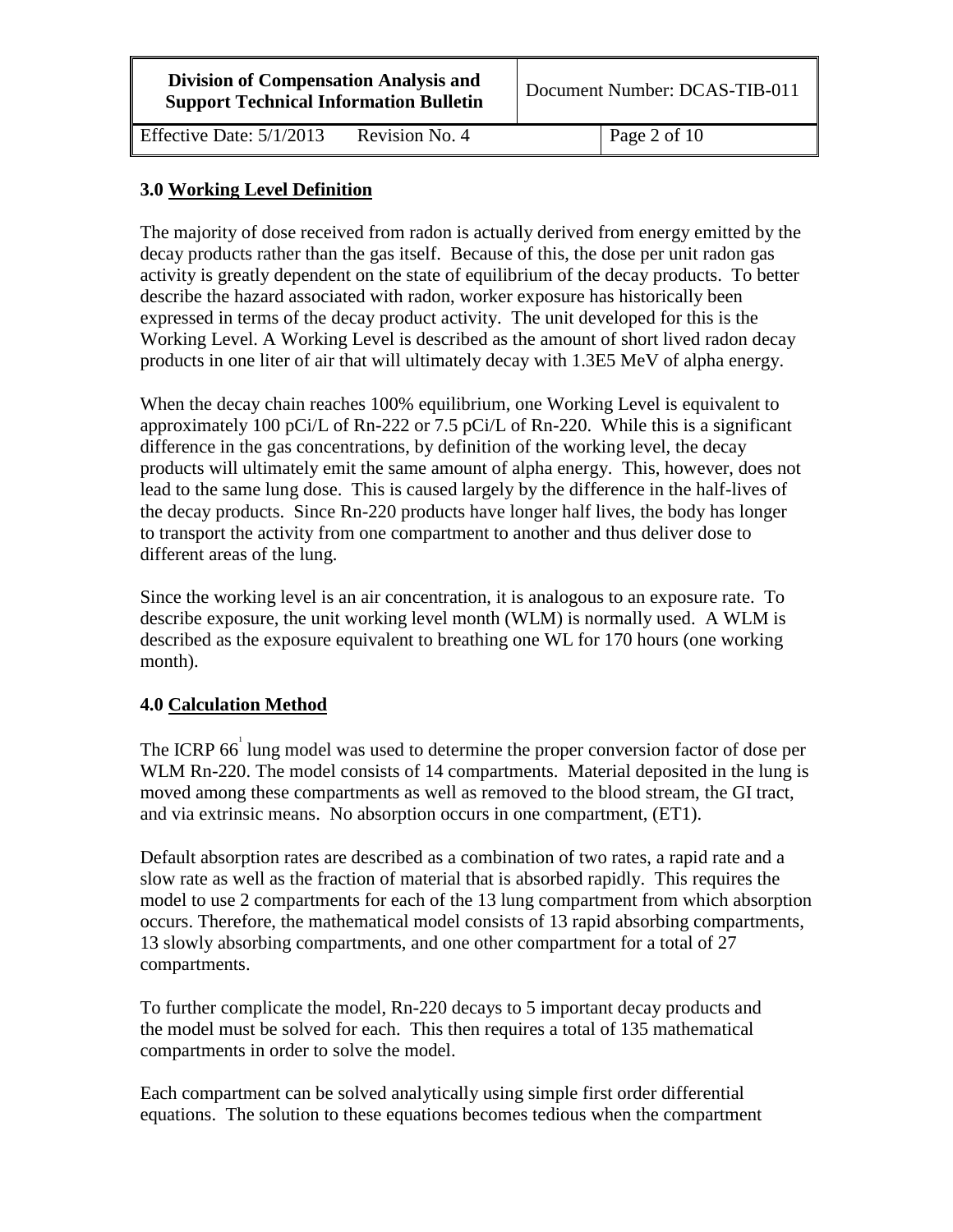| <b>Division of Compensation Analysis and</b><br><b>Support Technical Information Bulletin</b> |                | Document Number: DCAS-TIB-011 |                      |
|-----------------------------------------------------------------------------------------------|----------------|-------------------------------|----------------------|
| Effective Date: $5/1/2013$                                                                    | Revision No. 4 |                               | $\vert$ Page 3 of 10 |

receives material that has passed through several compartments previously or has decayed through a chain of several nuclides to reach that point. Therefore, several simplifying assumptions have been made. Two of the decay products (Po-216 and Po-212) have very short half-lives (<1sec). Po-216 was considered to be in equilibrium with Rn-220 gas. Po-212 is produced in 64% of the Bi-212 disintegrations and was therefore each Bi-212 decay was considered to also immediately produce a Po-212 decay.

# **5.0 Model Parameters**

The choice of parameters for the model is an important issue. There are numerous parameters to define. The ICRP defines default parameters for the majority and these are to be used unless more specific information is known about the particular situation. Parameters chosen specifically for Rn-220 decay product inhalation are discussed in more detail below. The remaining parameters used the ICRP defaults.

a) Absorption

The ICRP 66<sup> $\degree$ </sup> lung model defines three default categories for particulate lung absorption. These defaults are to be used unless more specific information is known about the situation at hand. In the case of radon decay products, a number of references are available indicating an absorption half-life of approximately 10 hours. Marsh and Birchall<sup>2</sup> describe an evaluation while Nikezic<sup>3</sup> lists four separate references to this value. Therefore, the 10 hour half-life is used in this calculation.

b) Unattached Fraction

Radon decay products are normally electrically charged. This causes the products to quickly attach to particles normally in the air. This greatly affects the aerodynamic characteristics of these particles which in turn affects the deposition of the particles in the lungs. While unattached fraction is not specifically a parameter of the ICRP 66 lung model, the aerodynamic parameters are.

Birchall and James<sup>4</sup> used an unattached fraction of 1% based on a report by Samet et. al. Nikezic et. al.<sup>3</sup> used 8% apparently based on the same report. The largest difference appear to be that Birchall and James attempted to describe typical mine air while Nikezic attempted to describe typical household air. It should also be noted that both reports were describing Rn-222 decay products. The unattached fraction of Rn-220 decay products can be different due to the greatly different half-lives of the products. The Rn-220 products have longer half-lives and thus a longer period of time for the attachment to occur.

Yamasaki et. al. performed a theoretical calculation that showed the unattached fraction for Rn-220 decay products to be approximately 1.6% for indoor air.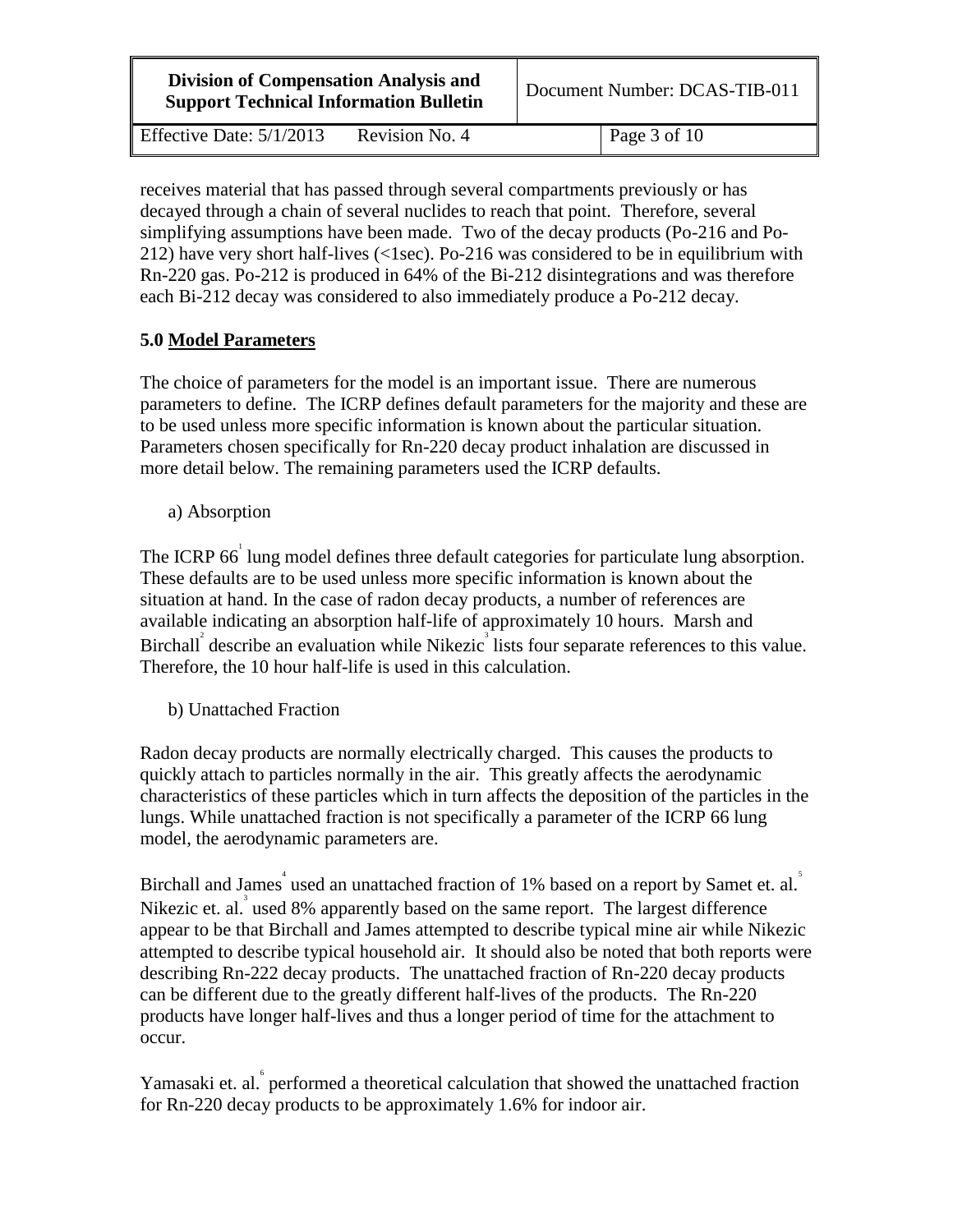| <b>Division of Compensation Analysis and</b>  |
|-----------------------------------------------|
| <b>Support Technical Information Bulletin</b> |

Effective Date:  $5/1/2013$  Revision No. 4 Page 4 of 10

Porstendorfer<sup>7</sup> demonstrated showed the unattached fraction depends on the concentration of particulates in the air. He also showed that the unattached fraction of Rn-220 decay products is smaller than that of Rn-222 decay products. His values match well with each of the references above therefore, this calculation will use a value of 2%. It is likely that the dust concentration in a work environment is higher than in a dwelling and thus the unattached fraction should be lower for the work environment. Therefore, when Yamasaki's value of 1.6% is considered, the 2% unattached fraction should be slightly high for a standard work environment. This can be shown to be a slight overestimate of dose conversion factors but with the percentages so low, it appears to be a reasonable.

c) Particle Size

The ICRP recommends a default particle size of 5 micron for a working environment and 1 micron for members of the public exposed to environmental releases. In both cases, these particle sizes are the median of a lognormal distribution of particle sizes. The default geometric standard deviation (GSD) is 2.5, the default density is 3 g/cc and the default shape factor is 1.5. This calculation uses all these defaults with the exception of the particle size.

The particle size distribution affects the regional deposition of the aerosol in the lungs. This size is greatly affected by the unattached fraction. The fraction that is attached to other particulates can exhibit the aerodynamic characteristics of the larger particle to which it is attached. The unattached fraction, on the other hand, represents very small particles produced from the noble gas (radon).

Nikezic et. al. indicated a particle size distribution for the attached fraction of 0.2 micron with a GSD of 2.35 while the unattached fraction was 0.0015 micron with a GSD of 1.1.

Porstendorfer indicated particle sizes for various environments. The unattached median particle sizes ranged from 0.00013 micron to 0.0013 micron with GSDs ranging from 1.1 to 1.3. For the attached fraction, the major contribution  $(\sim 86\%)$  exhibited median particle sizes of 0.33 micron for outdoor air and 0.217 micron for indoor air. Most of the remaining distribution exhibited a median size of ~0.040 micron. The GSD for these distributions varied from 1.5 to 2.2.

Birchall and James<sup>4</sup> indicated that the available data of attached aerosol size in underground uranium mines indicates a particle size between 0.15 micron and 0.5 micron with Samet et. al.<sup>5</sup> considering the best estimate to be 0.25 micron.

ICRP 32<sup><sup>\*</sup></sup> indicates the value between 0.2 and 0.3 micron.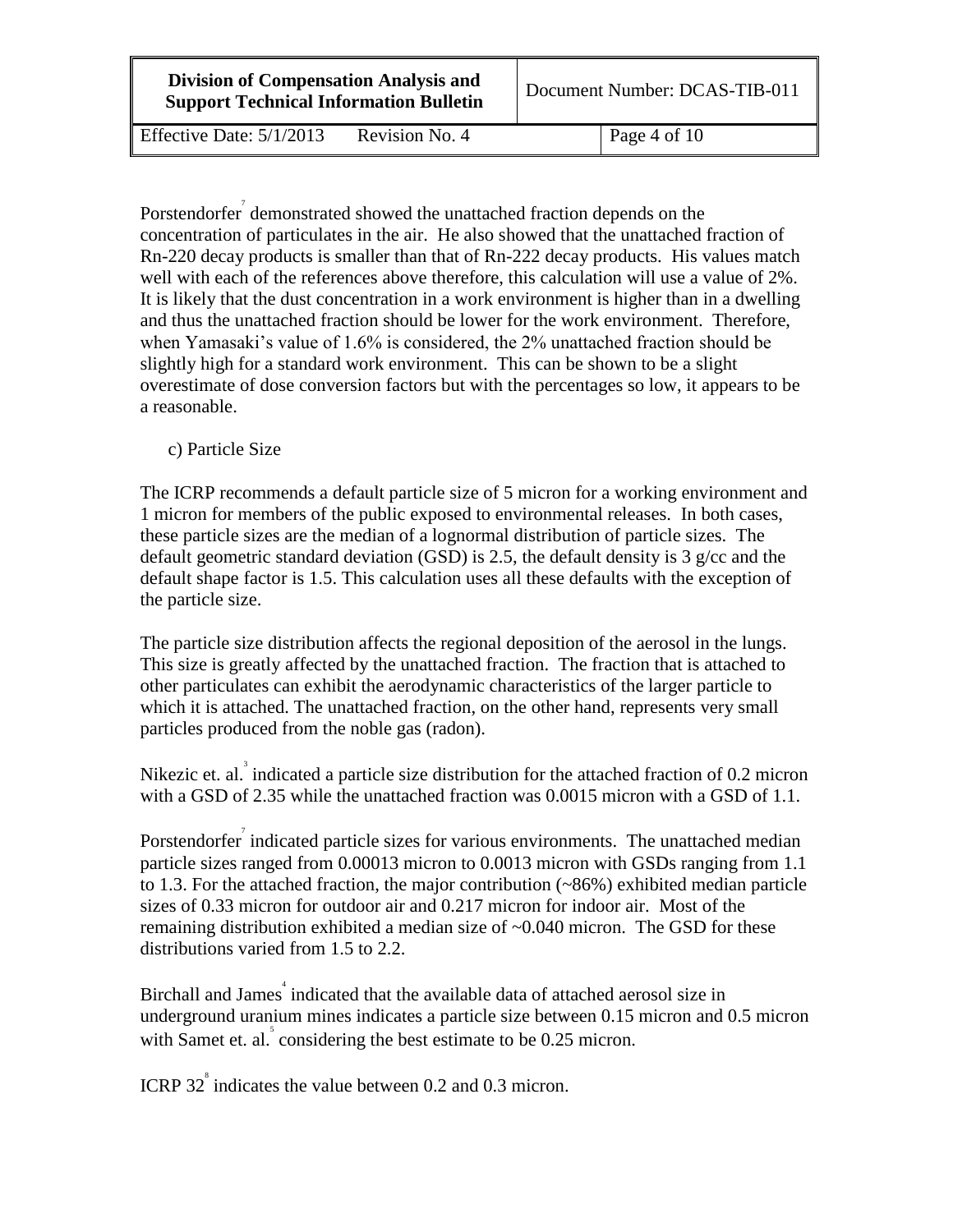| <b>Division of Compensation Analysis and</b><br><b>Support Technical Information Bulletin</b> |                | Document Number: DCAS-TIB-011 |
|-----------------------------------------------------------------------------------------------|----------------|-------------------------------|
| Effective Date: $5/1/2013$                                                                    | Revision No. 4 | $\vert$ Page 5 of 10          |

Based on the references above, this calculation will use a median particle size of 0.25 micron for the attached fraction. A size of 0.0015 micron will be used for the unattached fraction. The ICRP 66 default value of 2.5 will be used for the geometric standard deviation.

d) Equilibrium

The last major factor to consider is the state of equilibrium exhibited by the decay chain inhaled. The decay chain of Rn-220 is shown below.

| $Rn-220$ | 55.6 sec      | Alpha decay                         |
|----------|---------------|-------------------------------------|
| $Po-216$ | $0.15$ sec    | Alpha decay                         |
| $Pb-212$ | $10.64$ hours | Beta decay                          |
| $Bi-212$ | $60.6$ min    | Alpha decay (36%), Beta decay (64%) |
| $Po-212$ | $304$ nsec    | Alpha decay                         |
| $Tl-208$ | 3 min         | Beta decay                          |

When the chain is in 100% equilibrium, the activity of each generation is equal. However, the number of atoms required to reach this equilibrium activity varies depending on the half-life. Since the working level is defined by the ultimate energy released, it is affected by the number of atoms more than the total activity in a mixture. The alpha energy is emitted only by Po-216 and essentially Bi-212. In reality Bi-212 emits an alpha only 36% of the time but the other 64% of the time it emits a beta then an alpha almost immediately through the decay of Po-212 (304 nsec half-life). The average alpha energy released by a Bi-212 decay is then 7.8 MeV (6.07 Mev  $*$  0.36 + 8.785 MeV \* 0.64). Since Po-216 ultimately decays by two alphas (Po-216 and Bi-212) the alpha energy released per Po-216 atom is 14.6 MeV. Pb-212 and Bi-212 both decay with an effective alpha energy of 7.8 MeV. Po-212 decays with an energy of 8.785 MeV and Tl208 decays by beta decay only.

The largest number of atoms associated with the chain in equilibrium are Pb-212 and Bi-212 due to the relatively long half-lives. The remaining nuclides contribute little to the WL measurement or the lung dose.

Since Pb-212 has a half-life approximately 10 times larger than Bi-212, the number of Pb-212 atoms in an 100% equilibrium mixture is approximately 10 times that of Bi-212. This causes Pb-212 to be the primary contributor to the WL measurement regardless of the degree of equilibrium. On the other hand, Pb-212 atoms inhaled have more time to be removed from the lungs prior to emitting all energy that will ultimately be emitted by the remainder of the decay chain. Therefore, while the amount of Pb-212 in air drives the WL measurement, the amount of Bi-212 in air is a large contributor to lung dose. This causes the degree of equilibrium to be an important parameter. A good measurement of this degree of disequilibrium is the ratio of Bi-212 to Pb-212.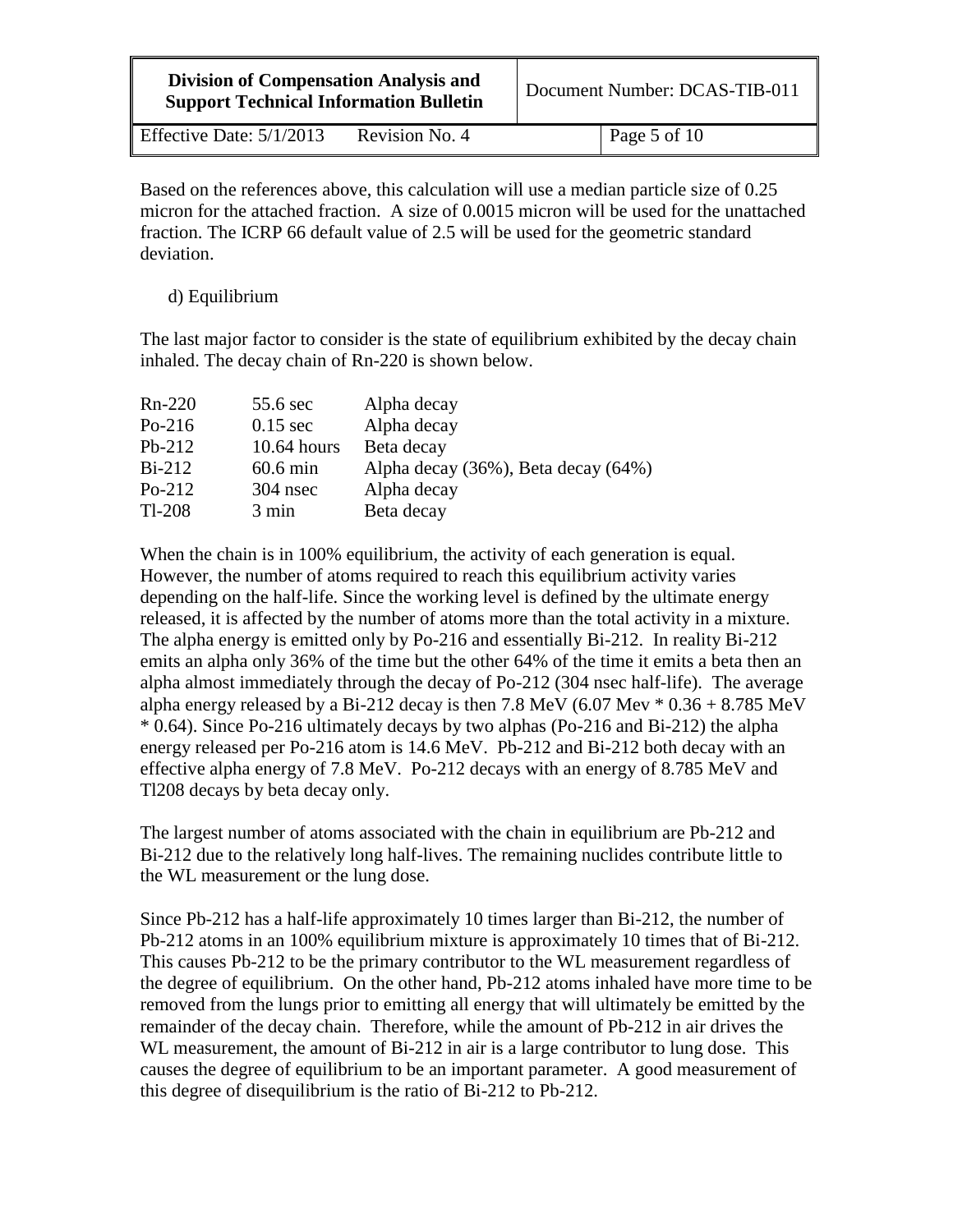| <b>Division of Compensation Analysis and</b><br><b>Support Technical Information Bulletin</b> |                | Document Number: DCAS-TIB-011 |
|-----------------------------------------------------------------------------------------------|----------------|-------------------------------|
| Effective Date: $5/1/2013$                                                                    | Revision No. 4 | Page 6 of $10$                |

The degree of equilibrium depends entirely on the circumstances surrounding the production and movement of the Rn-220 gas in the breathing zone. This cannot be easily predetermined but a range of likely values can.

ICRP 32<sup> $\degree$ </sup> indicates this ratio (Bi-212 to Pb-212) is between 0.2 and 0.8. Pillai and Paul<sup>2</sup> indicate the ratio is between 0.11 and 0.37 in a monazite mine and 0.24 to 0.84 in open air. This calculation will use 0.8 as a default value but also provide values for a range of equilibrium values. This will allow the most appropriate value to be used for the particular circumstances.

# **6.0 Thoron Results**

The ICRP 66 lung model was solved using the assumptions described above. Under the default assumptions used in this report, a dose of 6.20 rem to the lungs will be assigned per WLM of Rn-220 decay products inhaled. Similarly, the default doses to the ET1 region will be 943.83 rem and 0.45 rem to ET2. This value should be considered to be received entirely in the year the material was inhaled.

The values for different degrees of equilibrium were also calculated and are provided in the table below. The degree of equilibrium is specified by the ratio of Bi-212 activity to Pb-212 activity. These values can be used is information for the specific situation is available.

| % equilibrium<br>$(Bi212/Pb-212)$ | Lung dose (rem)<br>per WLM | ET1 dose (rem)<br>per WLM | ET2 dose (rem)<br>per WLM |
|-----------------------------------|----------------------------|---------------------------|---------------------------|
| 20%                               | 5.77                       | 913.92                    | 0.23                      |
| 40%                               | 5.92                       | 924.25                    | 0.31                      |
| 60%                               | 6.06                       | 934.21                    | 0.38                      |
| 80%                               | 6.20                       | 943.83                    | 0.45                      |

**Table 1 - Dose per WLM inhaled for various degrees of Equilibrium** 

#### **7.0 Radon**

A direct risk-based Rn-222 exposure model is available for lung cases in NIOSH-IREP. However the chronic lymphocytic leukemia (CLL) model requires the calculation of a lung dose from all sources including Rn-222. Table 3 provides the conversion factor but it should only be used for CLL dose calculations. This direct exposure model should continue to be used for Rn-222 exposures for lung cases.

The LNet compartment was determined but not listed here. Due to the fact that there is no direct deposition in the lymph nodes and the short half-life of the radon progeny, no significant dose is received by the lymph nodes. The progeny undergoes significant decay before any of the material can reach the lymph nodes.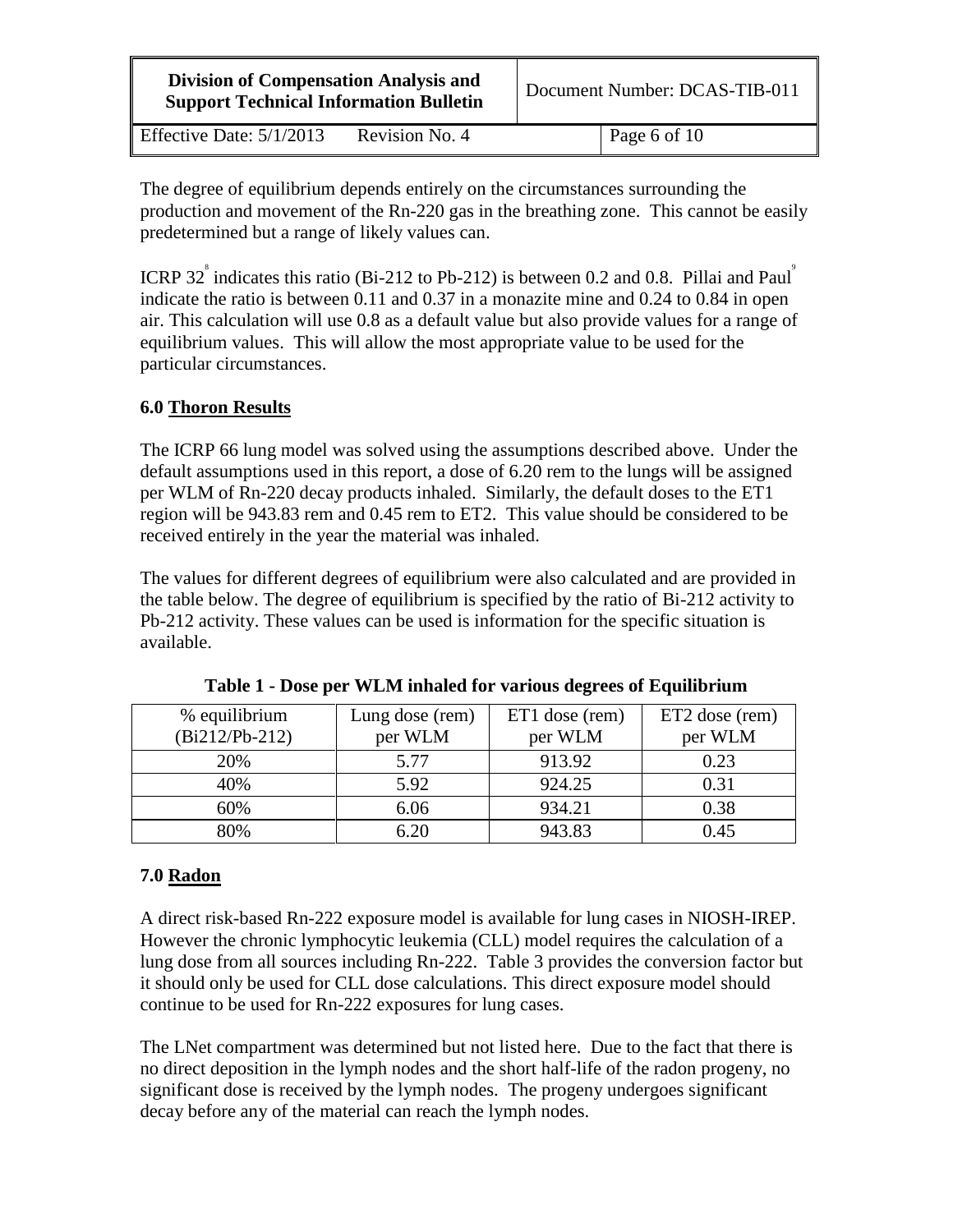| <b>Division of Compensation Analysis and</b><br><b>Support Technical Information Bulletin</b> |                | Document Number: DCAS-TIB-011 |  |
|-----------------------------------------------------------------------------------------------|----------------|-------------------------------|--|
| Effective Date: 5/1/2013                                                                      | Revision No. 4 | $\vert$ Page 7 of 10          |  |

The Po-214 decay was not modeled separately. The energy emitted from this decay was added to the Bi-214 decays. This is due to the very short half-life of Po-214 (approximately 0.16 msec).

a) Model Parameters

The absorption rate and particle size used for radon 220 were again used for radon 222. The unattached fractions used were 0.18, 0.021, and 0.0007 for Po-218, Pb-214, and Bi-214 respectively. This was taken from a formula in NCRP Report  $78^{\degree}$  that equates unattached fractions to dust particle concentrations in the air. The particle concentration used was  $1x10^4$  particles per cm<sup>3</sup>, which equate to an overall unattached fraction of 8%. This fraction is the same reported by Nikezic et. al.<sup>3</sup> for indoor air. By comparison, Birchall and James<sup>4</sup> reported an unattached fraction of 1% for mine air. The dose conversion factor was determined to be higher for higher unattached fractions. Since the dust concentration is difficult to determine and the difference is not large  $(\sim 15\%)$  the 8% assumption was used. This should be an overestimate for most work sites.

The equilibrium of the various radon 222 progeny also affects the conversion factor. However, this also affects the number of working levels the activity in the air will represent. These tend to be competing factors and cause the affect on this conversion factor to be relatively small. Three equilibrium fractions were investigated. Two from NCRP Report  $78^{\degree}$  and the third from Domanski<sup>"</sup>. The factors along with the associated overall equilibrium factor are shown in the table below.

|          | NCRP 78 outdoor | NCRP 78 indoor | Domanski |
|----------|-----------------|----------------|----------|
| $Po-218$ | 0.9             | 0.5            | 0.656    |
| $Pb-214$ | 0.7             | 0.3            | 0.446    |
| $Bi-214$ | 0.7             | 0.2            | 0.259    |
| Overall  | 0.72            | 0.28           | 0.40     |

**Table 2 – Equilibrium Factors for Radon 222** 

The highest conversion factor for the ET2 compartment was produced by the NCRP 78 outdoor factors. Given the small difference in factors, these fractions will be used as a slightly favorable assumption for all values of equilibrium.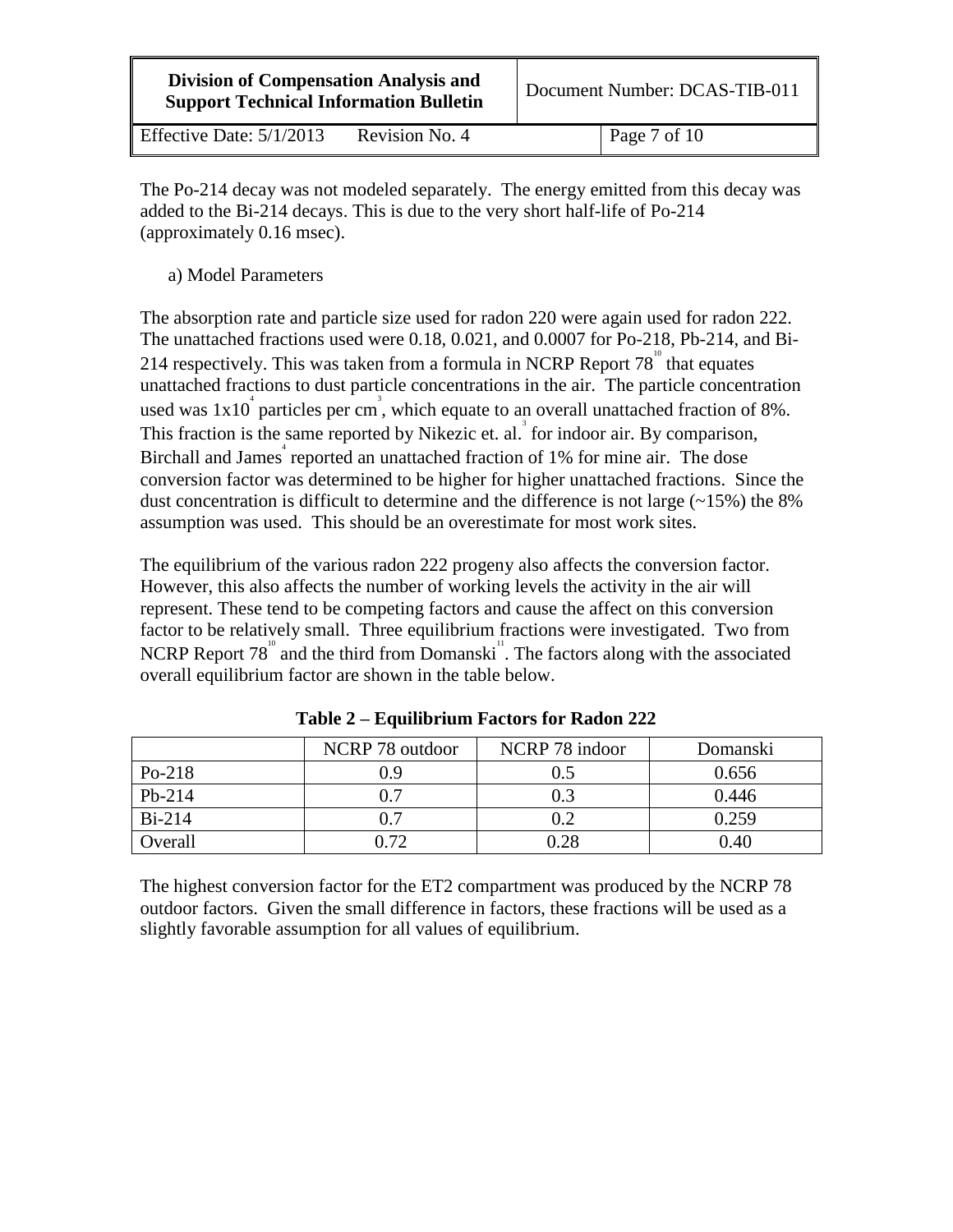| <b>Division of Compensation Analysis and</b>  | Document Number: DCAS-TIB-011 |
|-----------------------------------------------|-------------------------------|
| <b>Support Technical Information Bulletin</b> |                               |

Effective Date:  $5/1/2013$  Revision No. 4 Page 8 of 10

b) Radon Results

As a result of these parameters, the radon 222 conversion factors are listed in the table below.

|                    | <b>Conversion Factor</b><br>(Rem/WLM) |
|--------------------|---------------------------------------|
| ET1 compartment    | 1793                                  |
| ET2 compartment    | 6.09                                  |
| Lungs <sup>a</sup> | 15.69                                 |

**Table 3 – Dose Conversion Factors for Radon 222** 

a. Direct exposure model in NIOSH-IREP should be used for lung cases. The lung conversion factor should only be used for CLL cases.

# **7.0 Radon-219**

Radon 219 conversion factors were determined only for the ET1, ET2, and lung compartments. The LNet and LNth compartments were determined but not listed here. Due to the fact that there is no direct deposition in the lymph nodes and the short half-life of the radon progeny, no significant dose is received by the lymph nodes. The progeny undergoes significant decay before any of the material can reach the lymph nodes.

The Po-211 decay was not modeled separately. The energy emitted from this decay was added to the Bi-211 decays. This is due to the very short half-life of Po-211 (approximately 0.516 sec).

a) Model Parameters

The absorption rate and particle size used for radon 220 were again used for radon 219. No specific information was found for the unattached fraction of radon 219. This fraction appears to be related the time the particles have to attach to dust particles and so is related to the half life. The unattached fraction for Po-218 was 0.18 due to its short half life of 3.05 minutes. Its progeny (Pb-214) has a half-life of 26.8 minutes leading to an unattached fraction of 0.021. The first progeny of radon 219 is Po-215 which has a half-life of 1.7 microseconds. Therefore the unattached fraction of Po-215 should be considered to be 1.0. The next progeny is Pb-211 with a half life of 36.1 minutes. This is slightly longer than Pb-214 which should result in a lower unattached fraction. Since the unattached fraction used for radon 220 progeny was 0.02 and this is slightly lower than Pb-214, this fraction was used for all the radon 219 progeny.

The equilibrium of the radon 219 progeny has little affect on the conversion factor. The initial progeny (Po-215) has a very short half-life and therefore represents very few atoms in on working level. The next progeny (Pb-211) drives the composition of progeny in a working level. This decays to Bi-211 which has a 2.13 minute half-life then to Po-211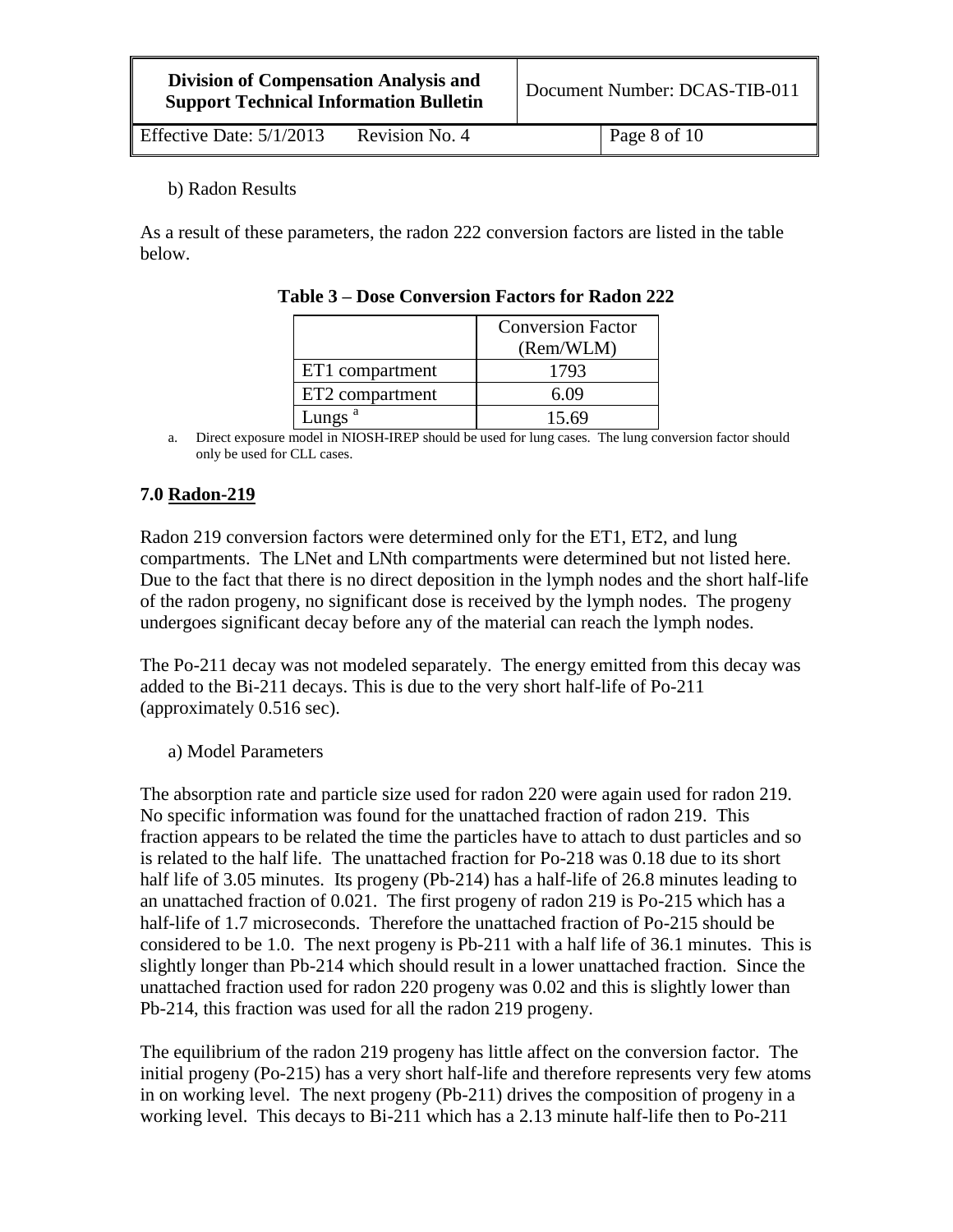| <b>Division of Compensation Analysis and</b><br><b>Support Technical Information Bulletin</b> |                | Document Number: DCAS-TIB-011 |                |
|-----------------------------------------------------------------------------------------------|----------------|-------------------------------|----------------|
| Effective Date: $5/1/2013$                                                                    | Revision No. 4 |                               | Page 9 of $10$ |

which has a 0.516 sec half-life. Give the short half-lives of the progeny produced after Pb-211, it is reasonably to assume they are in 100% equilibrium with Pb-211.

b) Radon-219 Results

h

As a result of these parameters, the radon 219 conversion factors are listed in the table below.

|                 | <b>Conversion Factor</b> |
|-----------------|--------------------------|
|                 | (Rem/WLM)                |
| ET1 compartment | 1066                     |
| ET2 compartment | 2.92                     |
| Jung            | 14.66                    |

### **Table 4 – Dose Conversion Factors for Radon 219**